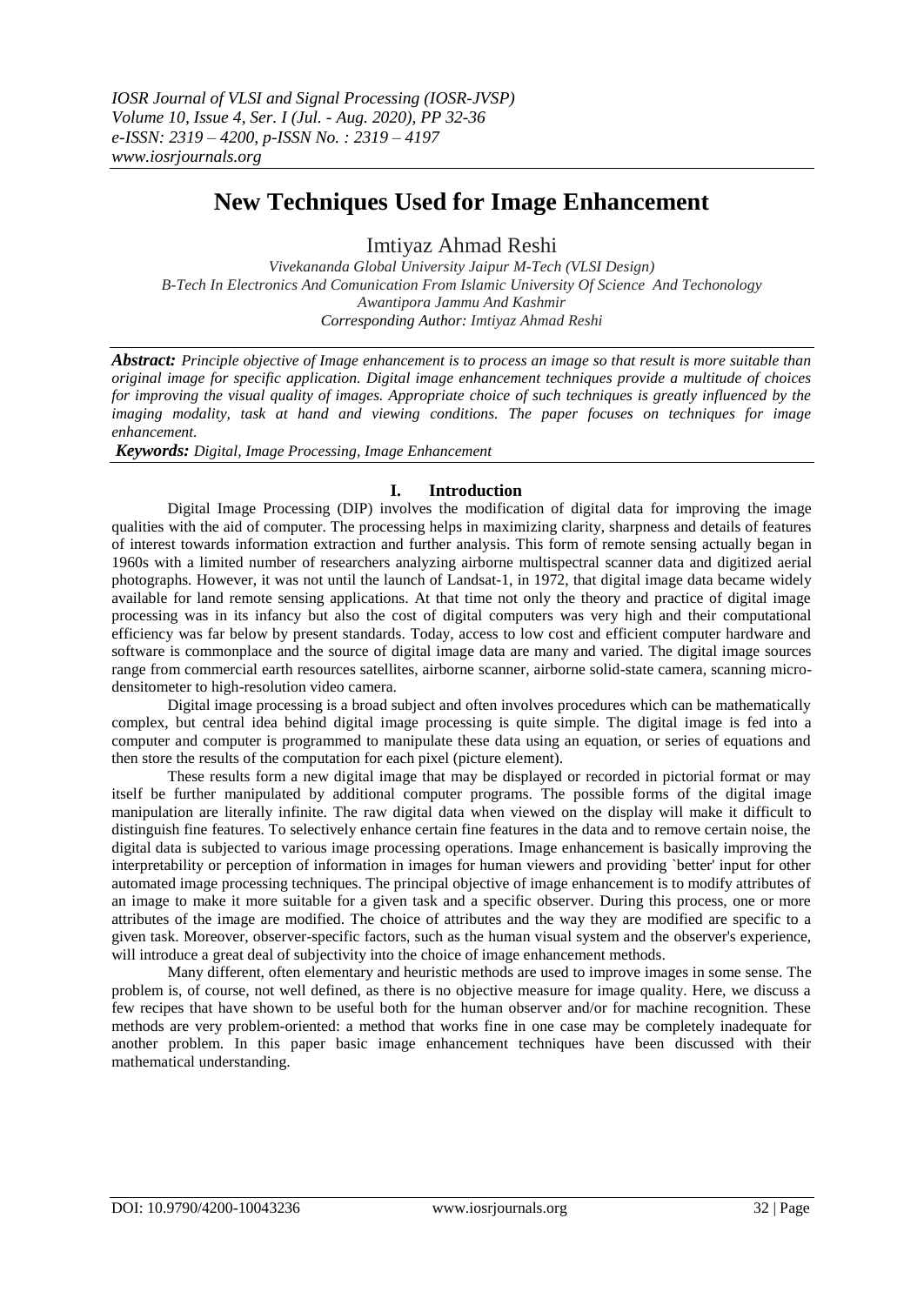# **II. Image Enhancement**

Enhancement is the modification of an image to alter impact on the viewer. Generally enhancement distorts the original digital values; therefore enhancement is not done until the restoration processes are completed.

# **Contrast Enhancement**

There is a strong influence of contrast ratio on resolving power and detection capability of images. Techniques for improving image contrast are among the most widely used enhancement processes. The sensitivity range of any remote sensing detector is designed to record a wide range of terrain brightness from black basalt plateaus to white sea beds under a wide range of lighting conditions. Few individual scenes have a brightness range that utilizes the full sensitivity range of these detectors. To produce an image with the optimum contrast ratio, it is important to utilize the entire brightness range of the display medium, which is generally film.

# **Intensity, Hue And Saturation Transformations**

The additive system of primary colors (red, green, and blue, or RGB s y stem) is well established. An alternate approach to color is the intensity, hue and saturation system (IHS), which is useful because it presents colors more nearly as the human observer perceives them. The IHS system is based on the color sphere in which the vertical axis represents intensity, the radius is saturation, and the circumference is hue. The intensity (I) axis represents brightness variations and ranges from black (0) to white (255): no color is associated with this axis. Hue (H) represents the dominant wavelength o f co l o u r. Hue values commence with 0 at the midpoint of red tones an d i n crease counterclockwise around the circumference of the sphere to conclude with 255 adjacent to 0. Saturation (S) represents the purity of color and ranges from 0 at the centre of the color sphere to 255 at t h e circumference. A saturation of 0 represents a completely impure color, in which all wavelengths are equally represented and which the eye will perceive a shade of grey that ranges from white to black depending on intensity.



**Figure 1:** Intensity, Hue and Saturation color coordinate system. Color at point A has the values: I=195, H=75 and S=135.

#### **Edge Enhancement**

Most interpreters are concerned with recognizing linear features in images such as joints and lineaments. Geographers map manmade linear features such as highways and canals. Some linear features occur as narrow lines against a background of contrasting brightness; others are the linear contact between adjacent areas of different brightness. In all cases, linear features are formed by edges. Some edges are marked by pronounced differences that may be difficult to recognize. Contrast enhancement may emphasize brightness differences associated with some linear features. This procedure, however, is not specific for linear features because all elements of the scene are enhanced equally, not just the linear elements.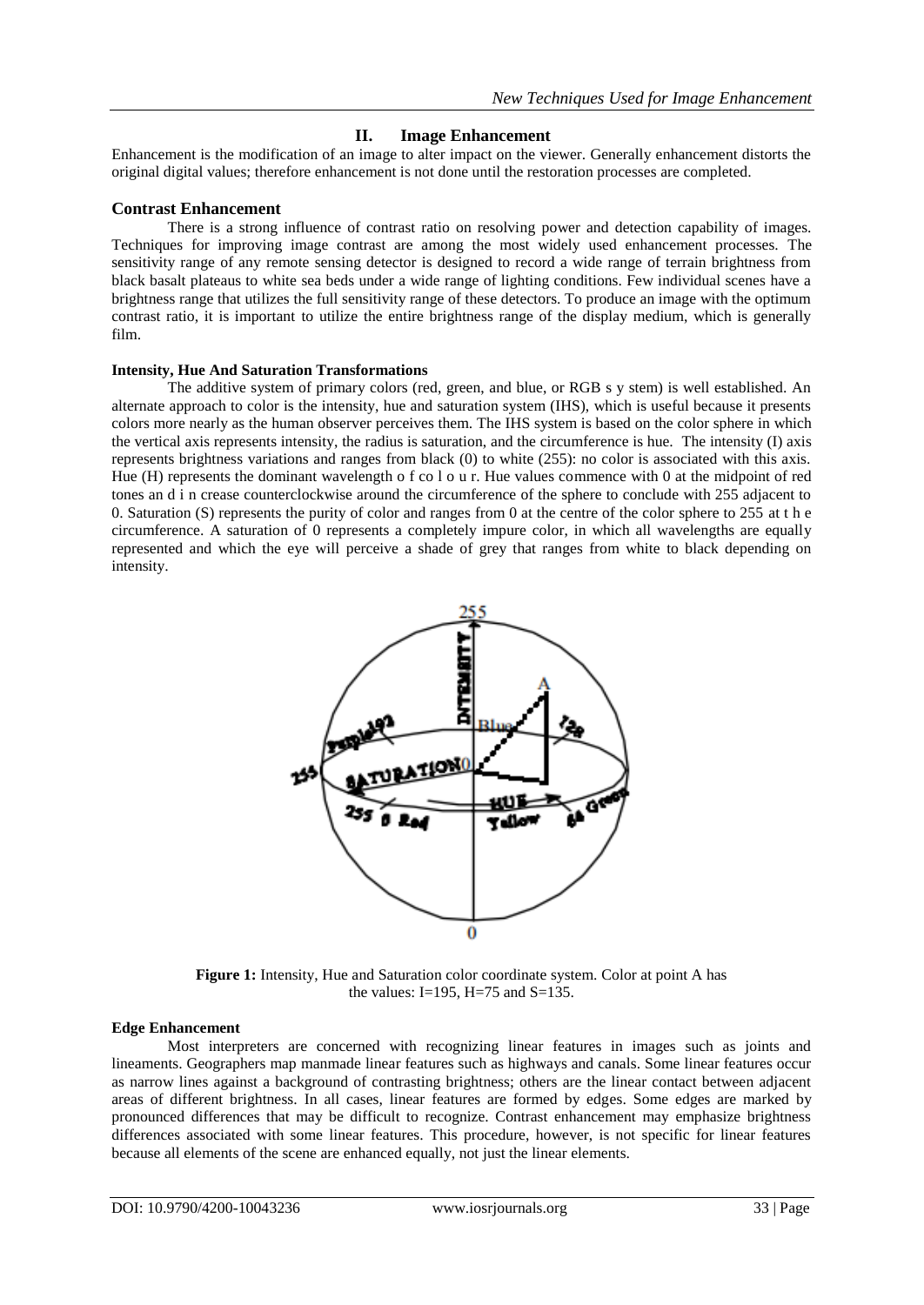# **Spatial Domain Techniques**

Spatial domain techniques are operated on pixels. The values of pixels or pels are modified to get the intended improvement. It involves the techniques such as log transformations, power-law(gamma) transformations, histogram equalization and Matching(Specification) that are dependent on the direct operation on the pixels in the image. These are basically used for the direct alteration of the gray values of the pixels individually and also for the sharpness of the image. However the problem in it is sometimes it also generates the unacceptable results because it works in the uniform way in the whole picture that was taken. So this method is not suitable for the images that need to improve the selected region or the intended information.

# **Point Operation**

In this type of operation, the individual pixels are operated by image processing operation or the point operations that is

#### $g(m, n)=T[f(m, n)]$

in which  $f(m, n)$  is the input or original picture,  $g(m, n)$  is the processed or resultant picture, and T is used for modification process that is operated on a single pel or pixel.

## **Mask Operation**

Every pel or pixel is changed as per their values in a close or small neighborhood in this operation.

#### **Global Operation**

All the pixel values are taken into account of the image to perform the global operation.

## **Frequency Domain Techniques**

Frequency domain techniques are suitable for the images that are based on frequency components and works on the orthogonal transformation of the image rather than the image itself. The principle of these techniques is composed of 2D discrete unitary transformation, for illustration the 2-D discrete fourier transform that replaces the coefficients by the operator and then perform the inverse process. It has two components namely magnitude and phase. Magnitude is composed of frequency component and phase is for restoring the image back to the spatial domain. These are straightforward techniques. Firstly, the fourier transform of the image is computed which is to be computed and result is multiplied by a filter and inverse transform is taken to generate the output image. In low pass filtering , high frequency components of image are eliminated and as a result, image would be blurred associated with noise. An ideal filter also has two issues: blurring of image and ringing of image.

## **Histogram Processing**

Histogram processing is used in image enhancement the information inherent in histogram can also used in other image processing application such as image segmentation and image compression. A histogram simply plots the frequency at which each grey-level occurs from 0 (black) to 255 (white). Histogram processing should be the initial step in preprocessing. To produce a much better image histogram equalization and histogram specification (matching) are two methods widely used to modify the histogram of an image.

Histogram represents the frequency of occurrence of all gray-level in the image, that means it tell us how the values of individual pixel in an image are distributed.

Histogram is given as

 $h$  (rk) =  $nk/N$ 

Where and are intensity level and number of pixels in image with intensity respectively.



**Figure 2:** Histogram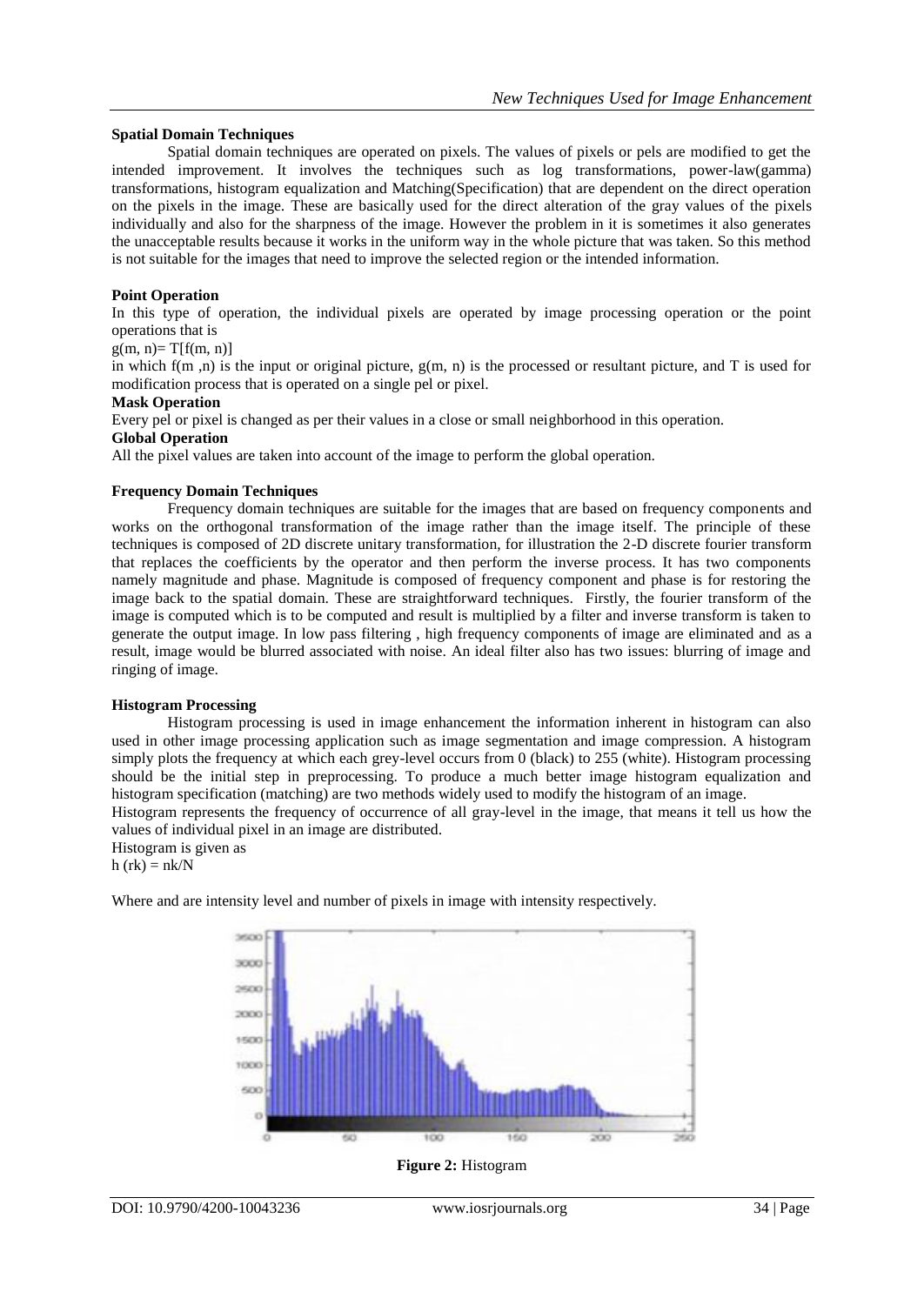# **Histogram Equalization**

Histogram equalization is a common technique for enhancing the appearance of images. Suppose we have an image which is predominantly dark. Then its histogram would be skewed towards the lower end of the grey scale and all the image detail is compressed into the dark end of the histogram. If we could `stretch out' the grey levels at the dark end to produce a more uniformly distributed histogram then the image would become much clearer. Histogram equalization stretches the histogram across the entire spectrum of pixels  $(0 - 255)$ . It increases the contrast of images for the finality of human inspection and can be applied to normalize illumination variations in image understanding problems. Histogram equalization is one of the operations that can be applied to obtain new images based on histogram specification or modification.

# **Thresholding Transformations**

Thresholding transformations are particularly useful for segmentation in which we want to isolate an object of interest from a background. Image threshold is the process of separating the information (objects) of an image from its background, hence, thresholding is usually applied to grey-level or color document scanned images. Thresholding can be categorized into two main categories: global and local. Global thresholding methods choose one threshold value for the entire document image, which is often based on the estimation of the background level from the intensity histogram of the image; hence, it is considered a point processing operation. Global thresholding methods are used to automatically reduce a grey-level image to a binary image. The images applied to such methods are assumed to have two classes of pixels (foreground and background). The purpose of a global thresholding method is to automatically specify a threshold value T, where the pixel values below it are considered foreground and the values above are background. A simple method would be to choose the mean or median value of all the pixels in the input image, the mean or median will work well as the threshold, however, this will generally not be the case especially if the pixels are not uniformly distributed in an image.

Local adaptive thresholding uses different values for each pixel according to the local area information. Local thresholding techniques are used with document images having non-uniform background illumination or complex backgrounds, such as watermarks found in security documents if the global thresholding methods fail to separate the foreground from the background. This is due to the fact that the histogram of such images provides more than two peaks making it difficult for a global thresholding technique to separate the objects from the background, thus; local thresholding methods are the solution.

## **Change-Detection Images**

Change detection images provide information about seasonal or other changes. The information is extracted by comparing two or more images of an area that were acquired at different times. The first step is to register the images using corresponding ground-control points. Following registration, the digital numbers of one image are subtracted from those of an image acquired earlier or later. The resulting values for each pixel will be positive, negative, or zero; the latter indicates no change. The next step is to plot these values as an image in which neutral grey tone represents zero. Black and white tones represent the maximum negative and positive differences respectively. Contrast stretching is employed to emphasize the differences. The agricultural practice of seasonally alternating between cultivated and fallow fields can be clearly shown by the light and dark tones in the difference image. Change-detection processing is also useful for producing difference images for other remote sensing data, such as between nighttime and daytime thermal IR images.

## **Applications**

Image enhancement has applications in many fields like aerial imaging, satellite images, digital camera pictures, remote sensing applications , forensic labs, astrophotography, fingerprint or face recognition etc. Image Enhancement is a important tool for highlighting areas to improve the visual representation of the picture. It has a considerable application in medical imaging like in MRI, Ultrasound and X- Rays.

# **III. Conclusion**

Image enhancement algorithms offer a wide variety of approaches for modifying images to achieve visually acceptable images. The choice of such techniques is a function of the specific task, image content, observer characteristics, and viewing conditions. The point processing methods are most primitive, yet essential image processing operations and are used primarily for contrast enhancement. Image Negative is suited for enhancing white detail embedded in dark regions and has applications in medical imaging. Power-law transformations are useful for general purpose contrast manipulation. For a dark image, an expansion of gray levels is accomplished using a power-law transformation with a fractional exponent. Log Transformation is Useful for enhancing details in the darker regions of the image at the expense of detail in the brighter regions the higher-level values. For an image having a washed-out appearance, a compression of gray levels is obtained